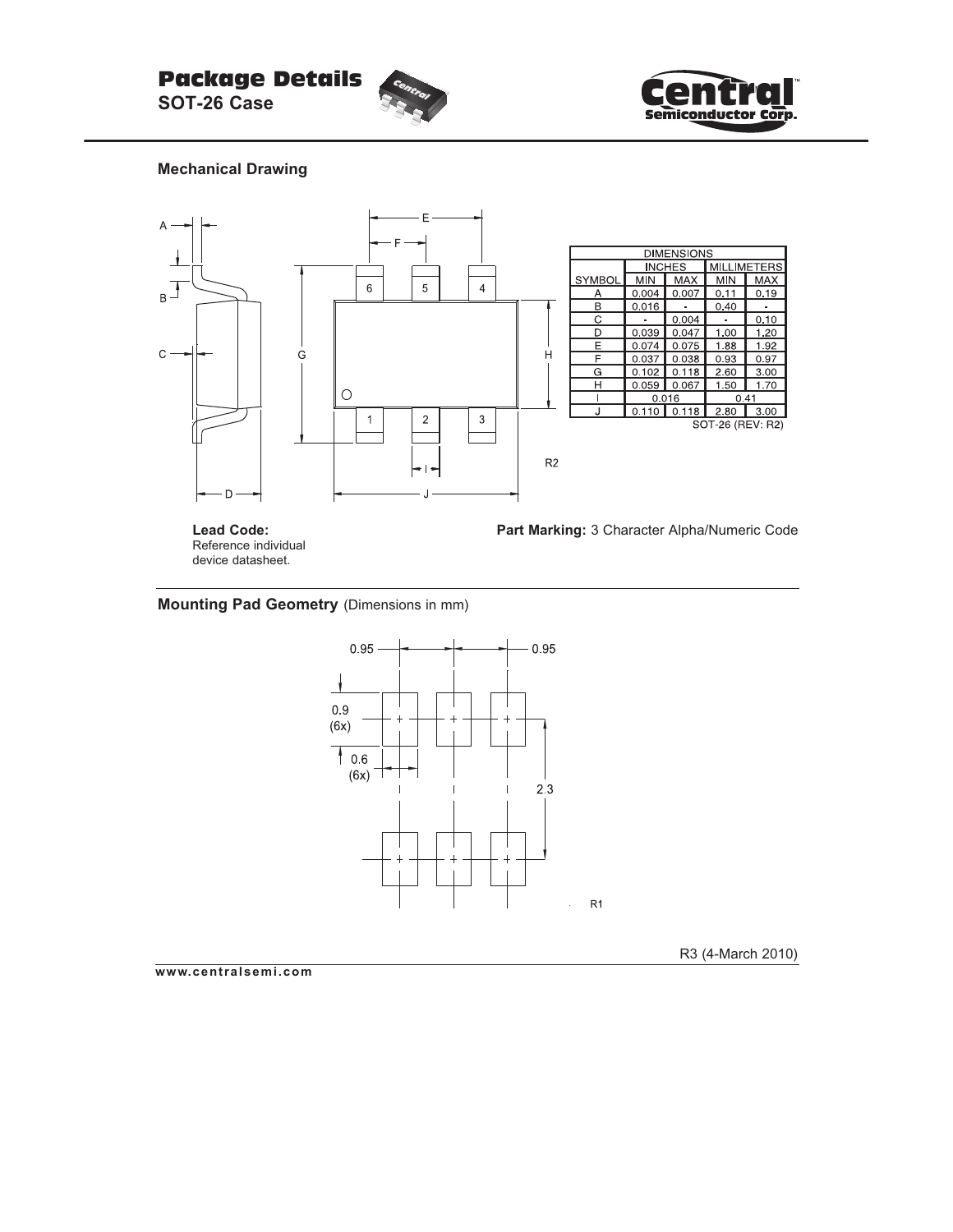

#### **Tape Dimensions and Orientation** (Dimensions in mm)



#### **Packaging Base**

7" Reel = 3,000 pcs.

### **Reel Labeling Information**

**Each reel is labeled with the following information:** Central Part Number, Customer Part Number, Purchase Order Number, Quantity, Lot Number, Date Code, Ship Date and Marking Code.

#### **Reel Packing Information**

| Reel<br><b>Size</b> | <b>Reels per</b><br><b>Box</b><br>(Maximum) | Parts per<br><b>Box</b><br>(Maximum) |             | <b>Box Dimensions</b> | <b>Shipping Weight (Max.)</b> |           |  |
|---------------------|---------------------------------------------|--------------------------------------|-------------|-----------------------|-------------------------------|-----------|--|
|                     |                                             |                                      | <b>INCH</b> | <b>CM</b>             | LB                            | <b>KG</b> |  |
| 7"                  | 9                                           | 27,000                               | 9x9x5       | 23x23x13              | 4                             |           |  |
|                     | 18                                          | 54,000                               | 9x9x9       | 23x23x23              |                               |           |  |
|                     | 40                                          | 120,000                              | 21x9x9      | 53x23x23              | 14                            |           |  |
|                     | 108                                         | 324,000                              | 27x9x17     | 69x23x43              | 39                            | 18        |  |

#### **Ordering Information**

**•** For devices taped and reeled on 7" reels, add TR suffix to part number.

**•** All SMDs are available in small quantities for prototype and manual placement applications.

#### **www.centralsemi.com**

R3 (4-March 2010)